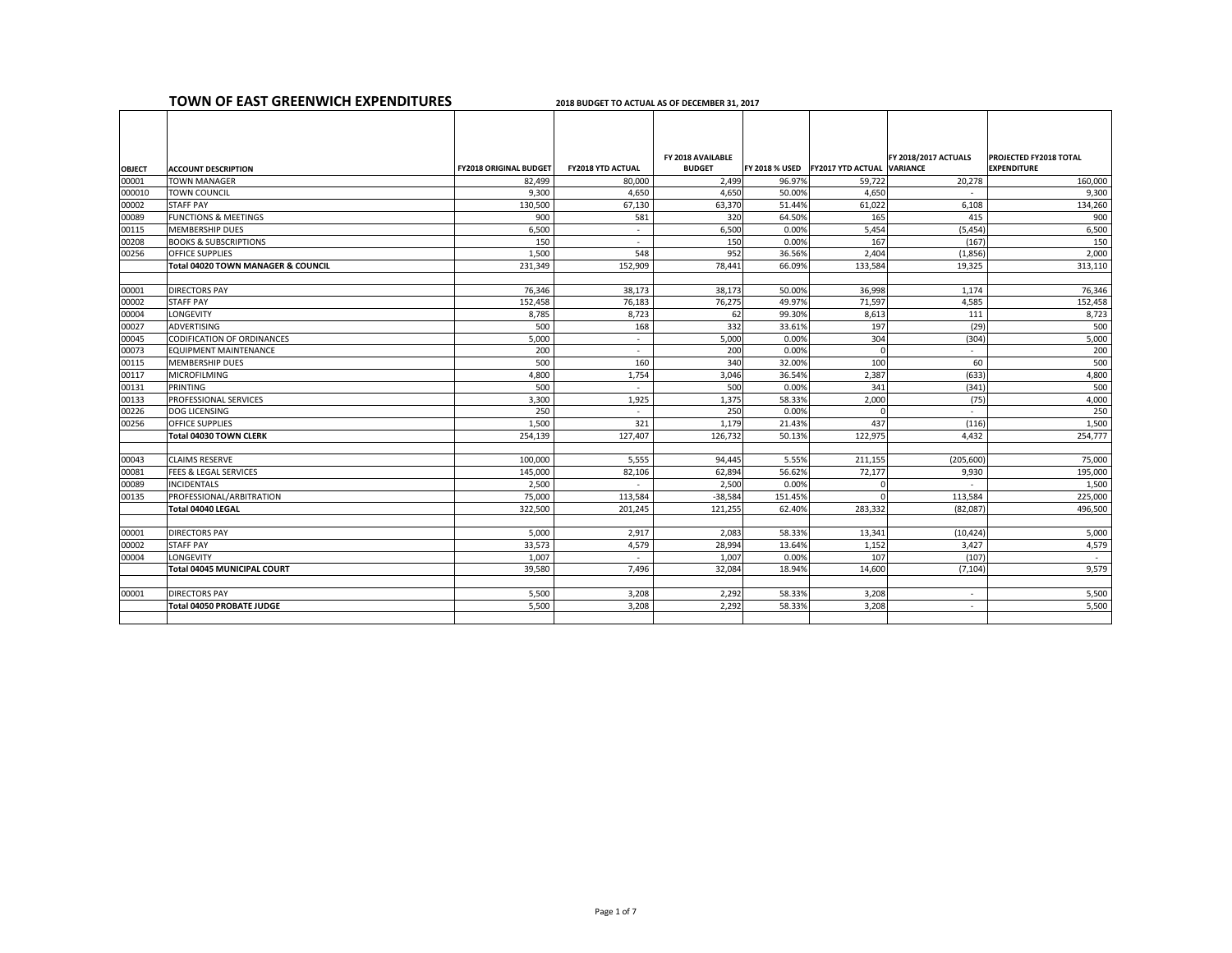|                |                                        |                               |                          | FY 2018 AVAILABLE |                |                                           | <b>FY 2018/2017 ACTUALS</b> | <b>PROJECTED FY2018 TOTAL</b> |
|----------------|----------------------------------------|-------------------------------|--------------------------|-------------------|----------------|-------------------------------------------|-----------------------------|-------------------------------|
| <b>OBJECT</b>  | <b>ACCOUNT DESCRIPTION</b>             | <b>FY2018 ORIGINAL BUDGET</b> | <b>FY2018 YTD ACTUAL</b> | <b>BUDGET</b>     |                | FY 2018 % USED FY2017 YTD ACTUAL VARIANCE |                             | <b>EXPENDITURE</b>            |
| 00053          | <b>CONTINUING EDUCATION</b>            | 10,000                        | 395                      | 9,605             | 3.95%          | 124                                       | 271                         | 5,000                         |
| 00059          | <b>DENTAL INSURANCE</b>                | 130,000                       | 82,721                   | 47,279            | 63.63%         | 69,445                                    | 13,276                      | 145,000                       |
| 00093          | <b>HEALTH INSURANCE</b>                | 2,725,000                     | 1,787,568                | 937,432           | 65.60%         | 1,748,150                                 | 39,418                      | 2,917,568                     |
| 00105          | LEGAL FUND-DPW UNION                   | 6,500                         | 2,892                    | 3,608             | 44.50%         | 2,947                                     | (55)                        | 6,500                         |
| 00146          | <b>RETIREMENT - FIRE</b>               | 787,813                       | 386,027                  | 401,786           | 49.00%         | 379,594                                   | 6,433                       | 787,813                       |
| 00147          | <b>RETIREMENT-POLICE</b>               | 702,226                       | 359,819                  | 342,407           | 51.24%         | 342,573                                   | 17,246                      | 719,600                       |
| 00150          | <b>DPW UNION PENSION</b>               | 30,000                        | 13,910                   | 16,090            | 46.37%         | 15,307                                    | (1, 397)                    | 30,000                        |
| 00152          | <b>RETIREMENT-TOWN</b>                 | 239,098                       | 119,895                  | 119,203           | 50.14%         | 126,434                                   | (6, 539)                    | 239,098                       |
| 00155          | <b>SOCIAL SECURITY</b>                 | 780,000                       | 457,886                  | 322,114           | 58.70%         | 418,850                                   | 39,035                      | 915,772                       |
| 00156          | <b>GASB 45 CONTRIBUTIONS</b>           | 350,000                       | $\overline{\phantom{a}}$ | 350,000           | 0.00%          | 350,000                                   | (350,000)                   | 350,000                       |
| 00171          | <b>TRAINING/CONFERENCES</b>            | 10,000                        | 3,803                    | 6,197             | 38.03%         | 4,069                                     | (266)                       | 10,000                        |
| 00173          | UNEMPLOYMENT INSURANCE                 | 133,258                       | 13,240                   | 120,018           | 9.94%          | 7,358                                     | 5,882                       | 25,000                        |
| 00174          | IN LEIU OF HEALTH                      | 25,700                        | 10,693                   | 15,007            | 41.61%         | 11,670                                    | (977)                       | 25,700                        |
|                | <b>Total 04060 EMPLOYEE BENEFITS</b>   | 5,929,595                     | 3,238,850                | 2,690,745         | 54.62%         | 3,476,522                                 | (237, 671)                  | 6,177,051                     |
|                |                                        |                               |                          |                   |                |                                           |                             |                               |
| 00107          | LIFE INSURANCE                         | 36,700                        | 9,183                    | 27,517            | 25.02%         | 17,418                                    | (8, 234)                    | 36,700                        |
| 00123          | <b>PROPERTY INSURANCE</b>              | 318,000                       | 229,104                  | 88,896            | 72.05%         | 232,651                                   | (3, 547)                    | 318,000                       |
| 00125          | POLICE DISABILITY INSURANCE            | 1,152                         | $\overline{\phantom{a}}$ | 1,152             | 0.00%          | 672                                       | (672)                       | 1,152                         |
| 00181          | <b>WORKER'S COMPENSATION</b>           | 77,000                        | 40,061                   | 36,940            | 52.03%         | 58,442                                    | (18, 382)                   | 80,000                        |
|                | <b>Total 04070 INSURANCE</b>           | 432,852                       | 278,348                  | 154,504           | 64.31%         | 309,183                                   | (30, 835)                   | 435,852                       |
|                |                                        |                               |                          |                   |                |                                           |                             |                               |
| 00051          | <b>CONTINGENCY FUND</b>                | 113,000                       | 6,416                    | 106,584           | 5.68%          | 2,963                                     | 3,453                       | 55,000                        |
|                | <b>Total 04080 CONTINGENCY</b>         | 113,000                       | 6,416                    | 106,584           | 5.68%          | 2,963                                     | 3,453                       | 55,000                        |
|                |                                        |                               |                          |                   |                |                                           |                             |                               |
| 00003          | <b>TEMPORARY HELP</b>                  | 750                           | 39                       | 711               | 5.14%          | 1,457                                     | (1, 419)                    | 750                           |
| 00006          | <b>ELECTION OFFICIALS</b>              | 1,000                         |                          | 1,000             | 0.00%          | 12,787                                    | (12, 787)                   | $\sim$                        |
| 00023          | <b>BOARD</b>                           | 1,000                         | $\overline{\phantom{a}}$ | 1,000             | 0.00%          | 2,100                                     | (2,100)                     | 1,000                         |
| 00027          | ADVERTISING                            | 250                           | $\overline{\phantom{a}}$ | 250               | 0.00%          | 48                                        | (48)                        | 250                           |
| 00028          | POLICE DETAILS<br>FOOD                 | 800<br>800                    | $\overline{\phantom{a}}$ | 800               | 0.00%          | 1,600                                     | (1,600)                     | $\sim$                        |
| 00085<br>00256 | <b>OFFICE SUPPLIES</b>                 | 500                           |                          | 800<br>500        | 0.00%<br>0.00% | 2,310<br>563                              | (2,310)<br>(563)            |                               |
|                | <b>Total 04110 BOARD OF CANVASSERS</b> | 5,100                         | 39                       | 5,061             | 0.76%          | 20,865                                    |                             | 500<br>2,500                  |
|                |                                        |                               |                          |                   |                |                                           | (20, 826)                   |                               |
| 00001          | <b>DIRECTORS PAY</b>                   | 127,500                       | 63,144                   | 64,356            | 49.52%         | 49,502                                    | 13,643                      | 127,500                       |
| 00002          | <b>STAFF PAY</b>                       | 466,244                       | 279,361                  | 186,883           | 59.92%         | 172,326                                   | 107,035                     | 487,788                       |
| 00004          | <b>LONGEVITY</b>                       | 8,963                         | 11,849                   | $-2,886$          | 132.20%        | 9,745                                     | 2,104                       | 11,849                        |
| 00008          | <b>OVERTIME</b>                        |                               | 1,133                    | $-1,133$          | 100.00%        | 326                                       | 807                         | 1,500                         |
| 00027          | ADVERTISING                            | 300                           | 6                        | 294               | 2.00%          | 20                                        | (14)                        | 300                           |
| 00115          | <b>MEMBERSHIP DUES</b>                 | 1,300                         | 380                      | 920               | 29.23%         | 570                                       | (190)                       | 1,300                         |
| 00131          | PRINTING                               | 1,500                         | 125                      | 1,375             | 8.33%          | 930                                       | (805)                       | 1,500                         |
| 00159          | <b>TAX BOOK</b>                        | 1,000                         | 684                      | 316               | 68.37%         | 700                                       | (16)                        | 1,000                         |
| 00162          | Revaluation                            | 62,800                        | 53,525                   | 9,275             | 85.23%         | 3,283                                     | 50,242                      | 72,567                        |
| 00163          | <b>TOWN AUDIT &amp; Actuaries/GASB</b> | 58,105                        | 47,940                   | 10,165            | 82.51%         | 43,860                                    | 4,080                       | 58,105                        |
| 00208          | <b>BOOKS &amp; SUBSCRIPTIONS</b>       | 1,500                         | 1,414                    | 86                | 94.27%         | 1,013                                     | 401                         | 1,500                         |
| 00256          | <b>OFFICE SUPPLIES</b>                 | 7,500                         | 2,968                    | 4,532             | 39.57%         | 3,113                                     | (145)                       | 7,500                         |
| 00350          | <b>NEW EQUIPMENT</b>                   |                               | 200                      | $-200$            | 100.00%        |                                           | 200                         | 200                           |
| 00375          | <b>POSTAGE</b>                         | 32,000                        | 13,594                   | 18,406            | 42.48%         | 17,436                                    | (3,842)                     | 32,000                        |
|                | <b>Total 04210 FINANCE</b>             | 768,712                       | 476,322                  | 292,390           | 61.96%         | 302,822                                   | 173,499                     | 804,609                       |
|                |                                        |                               |                          |                   |                |                                           |                             |                               |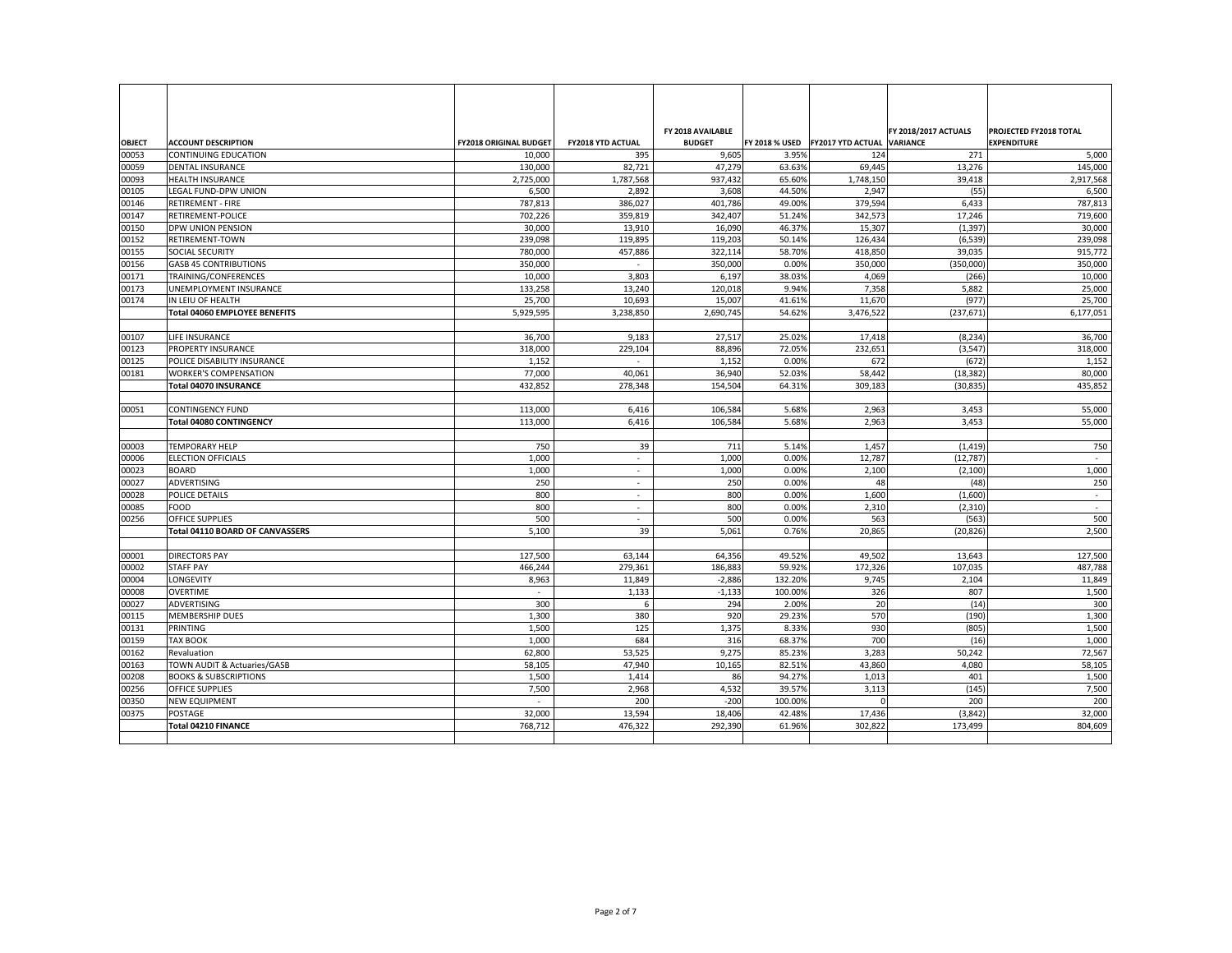| <b>OBJECT</b>  | <b>ACCOUNT DESCRIPTION</b>                         | <b>FY2018 ORIGINAL BUDGET</b> | <b>FY2018 YTD ACTUAL</b> | FY 2018 AVAILABLE<br><b>BUDGET</b> |                  | <b>FY 2018 % USED FY2017 YTD ACTUAL VARIANCE</b> | <b>FY 2018/2017 ACTUALS</b> | <b>PROJECTED FY2018 TOTAL</b><br><b>EXPENDITURE</b> |
|----------------|----------------------------------------------------|-------------------------------|--------------------------|------------------------------------|------------------|--------------------------------------------------|-----------------------------|-----------------------------------------------------|
| 00001          | <b>DIRECTORS PAY</b>                               | 115,000                       | 38,914                   | 76,086                             | 33.84%           | 37,717                                           | 1,197                       | 77,828                                              |
| 00002          | <b>STAFF PAY</b>                                   | 227,666                       | 106,291                  | 121,375                            | 46.69%           | 32,057                                           | 74,234                      | 227,666                                             |
| 00004          | LONGEVITY                                          | 3,572                         | 3,502                    | 70                                 | 98.05%           | 3,113                                            | 389                         | 3,502                                               |
| 00049          | <b>System Engineering</b>                          | 17,000                        | 787                      | 16,213                             | 4.63%            | 8,870                                            | (8,083)                     | 17,000                                              |
| 00075          | <b>HARDWARE MAINTENANCE</b>                        | 9,100                         | 3,111                    | 5,990                              | 34.18%           | 3,467                                            | (356)                       | 9,100                                               |
| 00076          | SOFTWARE MAINTENANCE                               | 145,399                       | 104,219                  | 41,180                             | 71.68%           | 123,408                                          | (19, 188)                   | 163,000                                             |
| 00078          | <b>WEB SITE</b>                                    | 3,990                         | 4,980                    | $-990$                             | 124.80%          | 971                                              | 4,009                       | 5,000                                               |
| 00115          | <b>MEMBERSHIP DUES</b>                             | 325                           |                          | 325                                | 0.00%            |                                                  | $\overline{\phantom{a}}$    | 325                                                 |
| 00139          | <b>COMMUNICATION MAINTENANCE</b>                   | 20,000                        | 3,651                    | 16,349                             | 18.25%           | 11,161                                           | (7, 510)                    | 20,000                                              |
| 00220          | <b>COMPUTER SUPPLIES</b>                           | 18,000                        | 11,588                   | 6,412                              | 64.38%           | 11,047                                           | 541                         | 18,000                                              |
| 00256          | <b>OFFICE SUPPLIES</b>                             | 1,000                         | 534                      | 466                                | 53.41%           | 117                                              | 418                         | 1,000                                               |
| 00340          | HARDWARE - EQUIPMENT                               | 15,500                        | 11,354                   | 4,146                              | 73.25%           | 11,888                                           | (534)                       | 15,500                                              |
| 00341          | SOFTWARE - EQUIPMENT                               | 5,000                         | 116                      | 4,884                              | 2.33%            |                                                  | 116                         | 5,000                                               |
| 00385          | Telecommunications                                 | 80,800                        | 43,304                   | 37,496                             | 53.59%           | 39,414                                           | 3,890                       | 84,000                                              |
| 00451          | <b>EQUIPMENT LEASE</b>                             | 44,448                        | 21,319                   | 23,129                             | 47.96%           | 21,458                                           | (139)                       | 44,448                                              |
|                | <b>Total 04215 INFORMATION TECHNOLOGY</b>          | 706,800                       | 353,670                  | 353,130                            | 50.04%           | 304,686                                          | 48,984                      | 691,369                                             |
| 00001          | <b>DIRECTORS PAY</b>                               | 107,532                       | 57,902                   | 49,630                             | 53.85%           | 56,247                                           | 1,654                       | 111,667                                             |
| 000011         | <b>CAPTAIN</b>                                     | 97,651                        | 50,446                   | 47,205                             | 51.66%           | 50,078                                           | 368                         | 98,314                                              |
| 00002          | <b>STAFF PAY</b>                                   | 2,024,009                     | 1,044,556                | 979,453                            | 51.61%           | 978,791                                          | 65,766                      | 2,100,000                                           |
| 00004          | <b>LONGEVITY</b>                                   | 149,849                       | 149,637                  | 212                                | 99.86%           | 136,964                                          | 12,673                      | 149,637                                             |
| 00007          | <b>NON POLICE</b>                                  | 358,450                       | 169,105                  | 189,345                            | 47.18%           | 167,599                                          | 1,505                       | 358,450                                             |
| 00008          | <b>OVERTIME</b>                                    | 300,000                       | 178,958                  | 121,042                            | 59.65%           | 116,910                                          | 62,049                      | 357,916                                             |
| 00009          | <b>HOLIDAY PAY</b>                                 | 121,000                       | 58,347                   | 62,653                             | 48.22%           | 51,396                                           | 6,951                       | 121,000                                             |
| 00010          | <b>COURT TIME</b>                                  | 30,172                        | 9,070                    | 21,102                             | 30.06%           | 10,962                                           | (1,892)                     | 30,172                                              |
| 00011          | <b>VACATION BUYBACK</b>                            | 48,515                        |                          | 48,515                             | 0.00%            |                                                  |                             | 48,515                                              |
| 00012          | <b>OUT OF RANK</b>                                 | 3,113                         | 1,821                    | 1,292                              | 58.50%           | 921                                              | 900                         | 3,400                                               |
| 00015          | <b>HARBORMASTER</b>                                | 8,160                         | 6,797                    | 1,363                              | 83.30%           | 6,153                                            | 645                         | 8,160                                               |
| 00024          | PHYSICAL ASSESSMENT                                | 2,000                         | $\overline{\phantom{a}}$ | 2,000                              | 0.00%            |                                                  | $\overline{\phantom{0}}$    | 2,000                                               |
| 00027          | ADVERTISING                                        | 1,000                         |                          | 1,000                              | 0.00%            |                                                  | $\overline{\phantom{0}}$    | 1,000                                               |
| 00028          | NON REIMBURSED POLICE DETAILS                      | 3,200                         |                          | 3,200                              | 0.00%            | 2,856                                            | (2,856)                     | 3,200                                               |
| 00031          | <b>AUTO BODY REPAIRS</b>                           | 3,000                         | 100                      | 2,900                              | 3.33%            | 2,540                                            | (2, 440)                    | 3,000                                               |
| 00053          | COLLEGE CONTINUING EDUCATION                       | 20,000                        | 10,111                   | 9,889                              | 50.56%           | 11,358                                           | (1, 247)                    | 20,000                                              |
| 00063          | DOG OFFICER EXPENSE                                | 3,100                         | 571                      | 2,529                              | 18.42%           | 2,008                                            | (1, 437)                    | 3,100                                               |
| 00073          | <b>EQUIPMENT MAINTENANCE</b>                       | 13,000                        | 680                      | 12,320                             | 5.23%            | 1,320                                            | (640)                       | 13,000                                              |
| 00079          | <b>FACILITY MAINTENANCE</b>                        | 1,000                         |                          | 1,000                              | 0.00%            |                                                  | $\overline{\phantom{a}}$    | 1,000                                               |
| 00091          | <b>HARBORMASTER'S SUPPLIES</b>                     | 4,500                         | 320                      | 4,180                              | 7.11%            | 316                                              |                             | 4,500                                               |
| 00097          | <b>LAB TESTING</b>                                 | 2,520                         | 1,950                    | 570                                | 77.38%           | 2,670                                            | (720)                       | 2,520                                               |
| 00115          | MEMBERSHIP DUES                                    | 800                           | 456                      | 344                                | 57.00%           | 456                                              |                             | 800                                                 |
| 00149          | <b>SCHOOL EXPENSES</b>                             | 6,000                         | 2,529                    | 3,471                              | 42.15%           | 2,848                                            | (319)                       | 6,000                                               |
| 00169          | TRAINING SPECIAL OFFICERS                          | 1,000                         |                          | 1,000                              | 0.00%            |                                                  | $\overline{a}$              | 1,000                                               |
| 00200          | <b>AMMO &amp; EQUIPMENT</b>                        | 11,500                        |                          | 11,500                             | 0.00%            | 269                                              | (269)                       | 11,500                                              |
| 00206          | <b>BCI SUPPLIES</b>                                | 11,000                        | 2,081                    | 8,919                              | 18.92%           | 753                                              | 1,328                       | 11,000                                              |
| 00216<br>00218 | <b>CLOTHING</b><br><b>CLOTHING MAINT ALLOWANCE</b> | 38,225<br>41,240              | 10,467<br>39,770         | 27,758<br>1,470                    | 27.38%<br>96.43% | 9,275<br>39,340                                  | 1,192<br>430                | 38,225<br>39,770                                    |
| 00256          | <b>OFFICE SUPPLIES</b>                             | 7,000                         | 2,168                    | 4,832                              | 30.97%           | 4,473                                            | (2, 305)                    | 7,000                                               |
| 00268          | <b>PRISONER MEALS</b>                              | 280                           | 37                       | 243                                | 13.20%           | 104                                              | (67)                        | 280                                                 |
| 00274          | <b>REFERENCE MATERIALS</b>                         | 2,500                         | 53                       | 2,447                              | 2.12%            | 51                                               |                             | 2,500                                               |
| 00275          | PROFESSIONAL DEVELOPMENT                           | 1,000                         | 69                       | 931                                | 6.92%            | 57                                               | 12                          | 1,000                                               |
| 00306          | UNIFORM REPLACEMENT                                | 525                           |                          | 525                                | 0.00%            |                                                  |                             | 525                                                 |
| 00312          | <b>COMMUNITY POLICING</b>                          | 1,520                         | 294                      | 1,226                              | 19.33%           | 524                                              | (230)                       | 1,520                                               |
| 00350          | <b>NEW EQUIPMENT</b>                               | 20,000                        |                          | 20,000                             | 0.00%            | 19,429                                           | (19, 429)                   | 20,000                                              |
| 00375          | <b>POSTAGE</b>                                     | 1,900                         | 181                      | 1,719                              | 9.52%            | 1,519                                            | (1, 338)                    | 1,900                                               |
| 00380          | <b>TACTICAL RESPONSE</b>                           | 10,000                        |                          | 10,000                             | 0.00%            |                                                  | $\overline{\phantom{a}}$    | 10,000                                              |
|                | <b>Total 04320 POLICE DEPARTMENT</b>               | 3,456,261                     | 1,798,477                | 1,657,784                          | 52.04%           | 1,678,187                                        | 120,290                     | 3,593,571                                           |
|                |                                                    |                               |                          |                                    |                  |                                                  |                             |                                                     |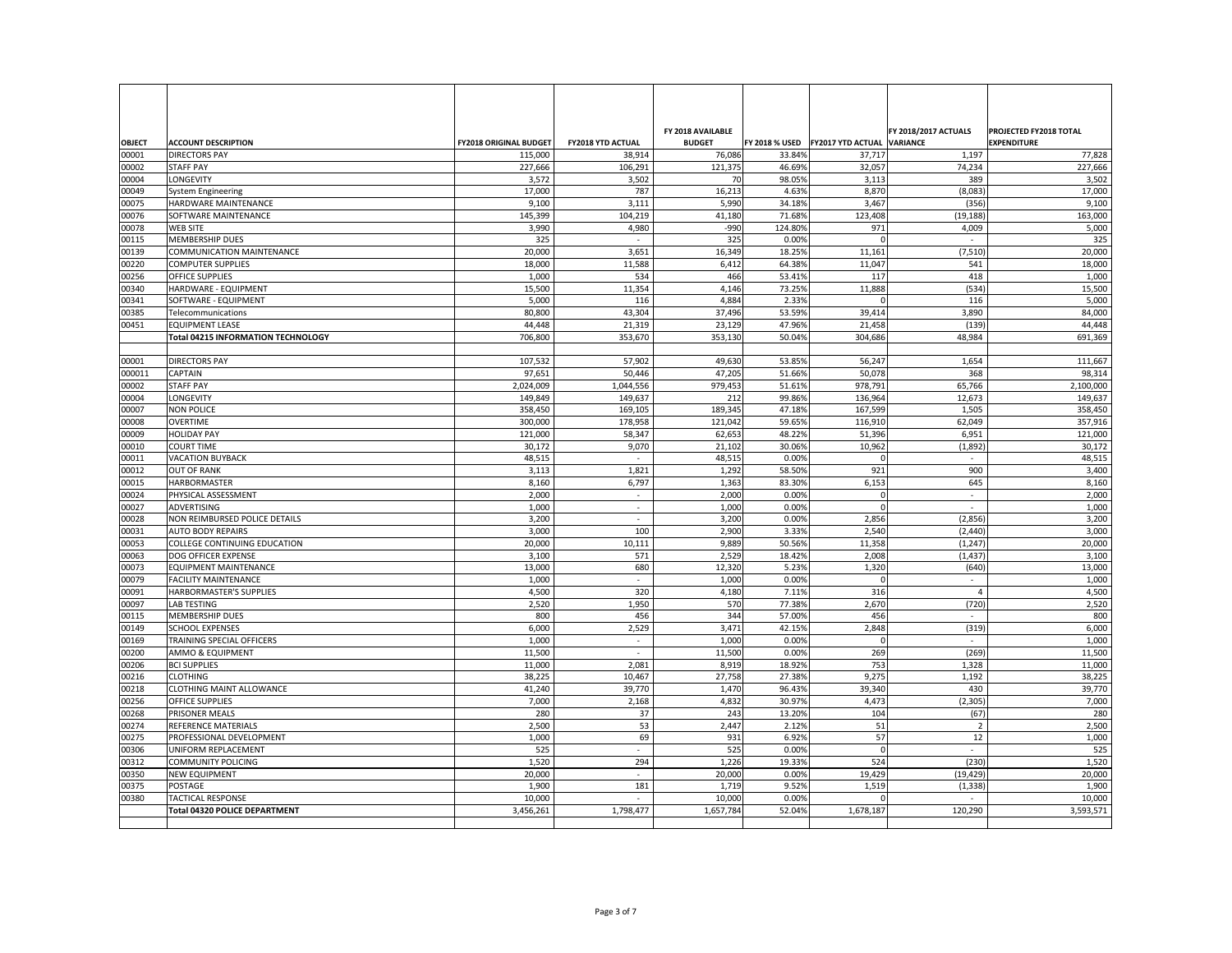| <b>OBJECT</b>  | <b>ACCOUNT DESCRIPTION</b>                          | <b>FY2018 ORIGINAL BUDGET</b> | <b>FY2018 YTD ACTUAL</b> | FY 2018 AVAILABLE<br><b>BUDGET</b> |                  | FY 2018 % USED   FY2017 YTD ACTUAL VARIANCE | <b>FY 2018/2017 ACTUALS</b> | <b>PROJECTED FY2018 TOTAL</b><br><b>EXPENDITURE</b> |
|----------------|-----------------------------------------------------|-------------------------------|--------------------------|------------------------------------|------------------|---------------------------------------------|-----------------------------|-----------------------------------------------------|
| 00001          | <b>DIRECTORS PAY</b>                                | 102,146                       | 51,073                   | 51,073                             | 50.00%           | 49,501                                      | 1,572                       | 102,146                                             |
| 00002          | <b>STAFF PAY</b>                                    | 1,200,754                     | 579,091                  | 621,663                            | 48.23%           | 555,905                                     | 23,186                      | 1,200,754                                           |
| 00003          | <b>TEMPORARY HELP</b>                               | 8,000                         | $\overline{\phantom{a}}$ | 8,000                              | 0.00%            |                                             | $\overline{\phantom{0}}$    | 8,000                                               |
| 00004          | <b>LONGEVITY</b>                                    | 54,208                        | 52,468                   | 1,740                              | 96.79%           | 49,994                                      | 2,474                       | 52,468                                              |
| 00008          | <b>OVERTIME</b>                                     | 139,126                       | 46,764                   | 92,362                             | 33.61%           | 31,632                                      | 15,132                      | 155,000                                             |
| 00027          | ADVERTISING                                         | 600                           | 17                       | 583                                | 2.83%            | 209                                         | (192)                       | 600                                                 |
| 00035          | <b>BLUEPRINTS &amp; PHOTOS</b>                      | 800                           | $\overline{\phantom{a}}$ | 800                                | 0.00%            | 146                                         | (146)                       | 800                                                 |
| 00047          | <b>COLLECTION REFUSE</b>                            | 748,166                       | 339,581                  | 408,585                            | 45.39%           | 305,189                                     | 34,392                      | 748,166                                             |
| 00055          | <b>CONTRACT COST-SOLID WASTE</b>                    | 191,440                       | 71,447<br>5,341          | 119,993                            | 37.32%<br>56.82% | 58,211                                      | 13,236<br>951               | 191,440                                             |
| 00061<br>00065 | LANDFILL MONITOING<br><b>ELECTRICITY</b>            | 9,400<br>171,850              | 81,391                   | 4,059<br>90,459                    | 47.36%           | 4,390<br>78,409                             | 2,983                       | 10,500<br>171,850                                   |
| 00073          | <b>EQUIPMENT MAINTENANCE</b>                        | 38,250                        | 15,005                   | 23,245                             | 39.23%           | 22,244                                      | (7, 239)                    | 60,000                                              |
| 00095          | <b>INSPECTION SERVICES</b>                          | 1,300                         | 544                      | 756                                | 41.85%           | 306                                         | 238                         | 1,300                                               |
| 00099          | <b>LANTERN REPAIRS</b>                              | 12,000                        | 755                      | 11,245                             | 6.29%            | 5,654                                       | (4,899)                     | 12,000                                              |
| 00111          | LITTER CONTROL SUPPLIES                             | 700                           | 125                      | 575                                | 17.91%           | 355                                         | (230)                       | 700                                                 |
| 00115          | MEMBERSHIP DUES                                     | 2,300                         | 500                      | 1,800                              | 21.74%           | 701                                         | (201)                       | 2,300                                               |
| 00131          | PRINTING                                            | 1,000                         | 225                      | 775                                | 22.50%           | 79                                          | 146                         | 1,000                                               |
| 00157          | <b>STREET LIGHTS</b>                                | 246,000                       | 119,197                  | 126,803                            | 48.45%           | 97,469                                      | 21,728                      | 246,000                                             |
| 00177          | <b>WATER</b>                                        | 9,000                         | 4,486                    | 4,514                              | 49.84%           | 2,898                                       | 1,588                       | 9,000                                               |
| 00192          | E.M.A.                                              | 8,000                         | 2,600                    | 5,400                              | 32.50%           | 2,650                                       | (50)                        | 8,000                                               |
| 00202          | <b>AUTO PARTS &amp; SUPPLIES</b>                    | 212,000                       | 76,513                   | 135,487                            | 36.09%           | 103,073                                     | (26, 560)                   | 212,000                                             |
| 00204          | <b>AUTO REGISTRATION</b>                            | 985                           | 357                      | 629                                | 36.19%           | 301                                         | 56                          | 985                                                 |
| 00208          | <b>BOOKS &amp; SUBSCRIPTIONS</b>                    | 900                           |                          | 900                                | 0.00%            | 174                                         | (174)                       | 900                                                 |
| 00210          | <b>BUILDING MAINT &amp; PAINTING</b>                | 94,000                        | 12,179                   | 81,821                             | 12.96%           | 28,334                                      | (16, 155)                   | 94,000                                              |
| 00216          | <b>CLOTHING SLRY</b>                                |                               | 2,350                    | $-2,350$                           | 100.00%          | 2,350                                       | $\overline{\phantom{a}}$    | 2,350                                               |
| 00216          | <b>CLOTHING SUP</b>                                 | 18,600                        | 13,000                   | 5,600                              | 69.89%           | 13,350                                      | (350)                       | 18,600                                              |
| 00228          | <b>DRAINAGE MAINTENANCE</b>                         | 7,000                         | 1,427                    | 5,573                              | 20.39%           | 4,425                                       | (2,997)                     | 7,000                                               |
| 00230          | <b>ENGINEERING SUPPLIES</b>                         | 3,000                         | 125                      | 2,875                              | 4.15%            | 355                                         | (230)                       | 3,000                                               |
| 00232          | <b>EQUIPMENT &amp; SUPPLIES</b>                     | 1,500                         |                          | 1,500                              | 0.00%            |                                             |                             | 1,500                                               |
| 00242          | <b>FUEL-DIESEL</b>                                  | 118,250                       | 48,123                   | 70,127                             | 40.70%           | 30,637                                      | 17,486                      | 118,250                                             |
| 00244          | GASOLINE                                            | 109,616                       | 10,039                   | 99,577                             | 9.16%            | 27,355                                      | (17, 316)                   | 109,616                                             |
| 00246          | <b>HEATING FUEL</b>                                 | 65,000                        | 9,974                    | 55,026                             | 15.34%           | 12,144                                      | (2, 170)                    | 85,000                                              |
| 00248          | <b>JANITORIAL SUPPLIES</b>                          | 34,500                        | 13,051                   | 21,449                             | 37.83%           | 16,363                                      | (3, 312)                    | 34,500                                              |
| 00252          | <b>MARKINGS E &amp; M</b><br><b>OFFICE SUPPLIES</b> | 21,000<br>2,500               | 17,174<br>349            | 3,826<br>2,151                     | 81.78%<br>13.96% | 19,382<br>936                               | (2, 207)<br>(587)           | 21,000<br>2,500                                     |
| 00256<br>00264 | PLANT MIXED ASPHALT                                 | 45,000                        | 9,009                    | 35,991                             | 20.02%           | 11,390                                      | (2, 381)                    | 45,000                                              |
| 00266          | <b>PLANTING</b>                                     | 11,000                        | 4,042                    | 6,958                              | 36.75%           | 5,772                                       | (1,730)                     | 11,000                                              |
| 00284          | SAND                                                | 96,945                        |                          | 96,945                             | 0.00%            | 6,977                                       | (6, 977)                    | 125,000                                             |
| 00290          | <b>SHOP SUPPLIES</b>                                | 10,000                        | 2,413                    | 7,587                              | 24.13%           | 4,045                                       | (1,632)                     | 10,000                                              |
| 00296          | <b>SIGNS</b>                                        | 9,000                         | 2,597                    | 6,403                              | 28.85%           | 6,780                                       | (4, 183)                    | 9,000                                               |
| 00300          | <b>SWEEPING MATERIALS</b>                           | 8,000                         |                          | 8,000                              | 0.00%            | 9,597                                       | (9, 597)                    | 8,000                                               |
|                | <b>Total 04451 DEPARTMENT OF PUBLIC WORKS</b>       | 3,813,836                     | 1,593,332                | 2,220,504                          | 41.78%           | 1,569,682                                   | 23,650                      | 3,901,225                                           |
|                |                                                     |                               |                          |                                    |                  |                                             |                             |                                                     |
| 00001          | <b>DIRECTORS PAY</b>                                | 71,139                        | 35,569                   | 35,570                             | 50.00%           | 34,475                                      | 1,094                       | 71,139                                              |
| 00002          | <b>STAFF PAY</b>                                    | 74,654                        | 33,909                   | 40,745                             | 45.42%           | 28,535                                      | 5,374                       | 68,000                                              |
| 00004          | <b>LONGEVITY</b>                                    | 5,154                         | 4,268                    | 886                                | 82.81%           | 4,268                                       | $\overline{\phantom{a}}$    | 4,268                                               |
| 00008          | <b>OVERTIME</b>                                     | 500                           | 398                      | 102                                | 79.69%           | 568                                         | (170)                       | 750                                                 |
| 00013          | Program Staff                                       | 26,416                        | 16,957                   | 9,459                              | 64.19%           | 17,603                                      | (646)                       | 26,416                                              |
| 00027          | ADVERTISING                                         | 150                           |                          | 145                                | 3.33%            |                                             |                             | 150                                                 |
| 00115          | <b>MEMBERSHIP DUES</b>                              | 280                           | 50                       | 230                                | 17.86%           | 50                                          | $\overline{\phantom{a}}$    | 280                                                 |
| 00118          | RECREATION PROGRAMS                                 | 7,000                         | 6,253                    | 747                                | 89.32%           | 6,192                                       | 61                          | 7,000                                               |
| 00154          | <b>TOWN CELEBRATIONS</b>                            | 6,000                         | 3,047                    | 2,953                              | 50.79%           | 2,150                                       | 897                         | 6,000                                               |
| 00210          | <b>BUILDING MAINT &amp; PAINTING</b>                | 5,000                         | 1,218                    | 3,782                              | 24.36%           | 1,167                                       | 51                          | 5,000                                               |
| 00222          | <b>COPY COSTS</b>                                   | 3,200                         | 1,084                    | 2,116                              | 33.88%           | 2,093                                       | (1,009)                     | 3,200                                               |
| 00256          | <b>OFFICE SUPPLIES</b>                              | 450                           | 44                       | 406                                | 9.69%            | 200                                         | (156)                       | 450                                                 |
| 00270          | PROGRAM EQUIPMENT                                   | 2,700                         | 118                      | 2,582                              | 4.36%            | 62                                          | 56                          | 2,700                                               |
|                | <b>Total 04510 RECREATION</b>                       | 202,643                       | 102,921                  | 99,722                             | 50.79%           | 97,366                                      | 5,555                       | 195,353                                             |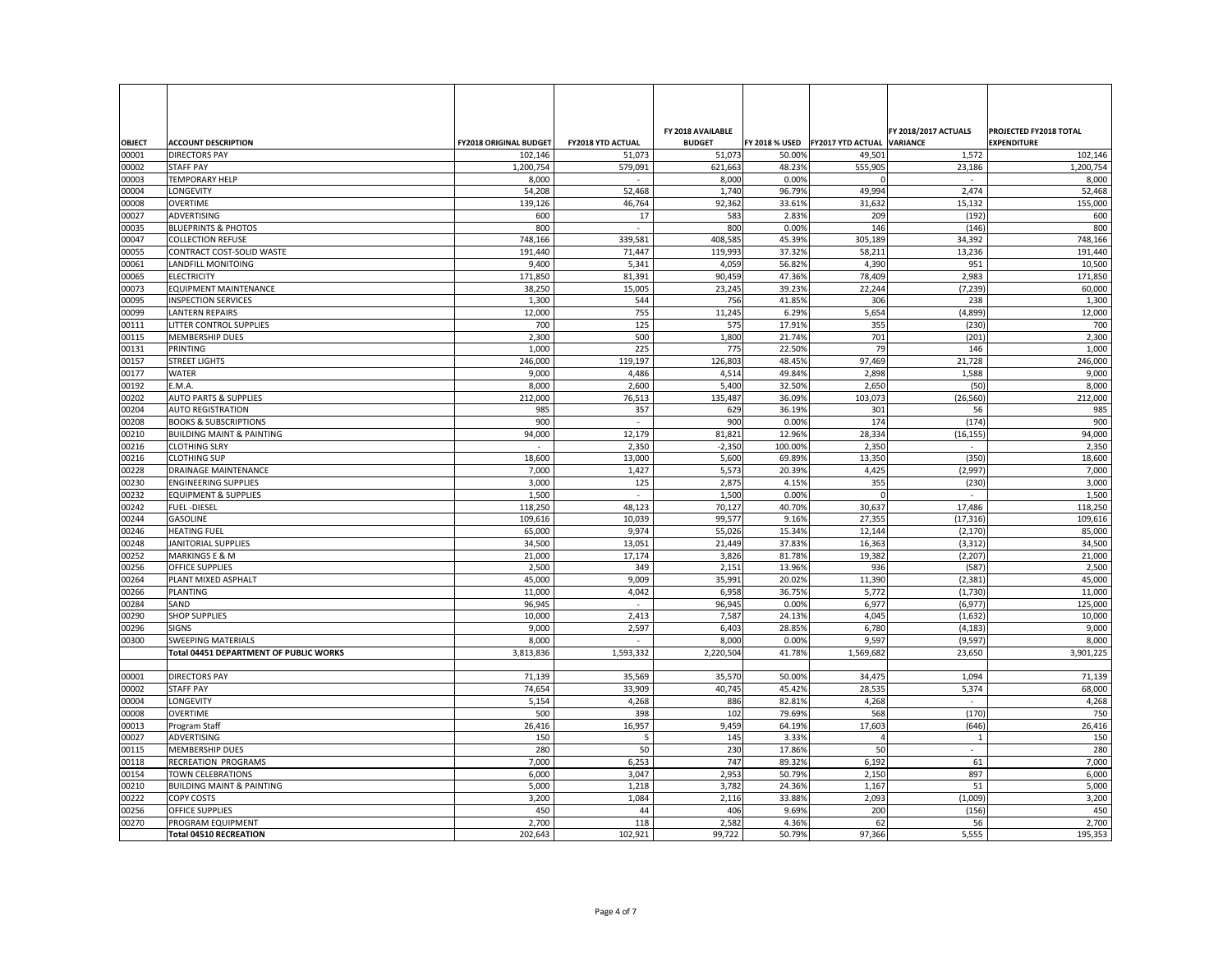|                |                                                 |                               |                          | FY 2018 AVAILABLE |                  |                                           | <b>FY 2018/2017 ACTUALS</b> | <b>PROJECTED FY2018 TOTAL</b> |
|----------------|-------------------------------------------------|-------------------------------|--------------------------|-------------------|------------------|-------------------------------------------|-----------------------------|-------------------------------|
| <b>OBJECT</b>  | <b>ACCOUNT DESCRIPTION</b>                      | <b>FY2018 ORIGINAL BUDGET</b> | <b>FY2018 YTD ACTUAL</b> | <b>BUDGET</b>     |                  | FY 2018 % USED FY2017 YTD ACTUAL VARIANCE |                             | <b>EXPENDITURE</b>            |
|                |                                                 |                               |                          |                   |                  |                                           |                             |                               |
| 00002          | <b>STAFF PAY</b>                                | 309,906                       | 146,603                  | 163,303           | 47.31%           | 138,289                                   | 8,314                       | 309,906                       |
| 00004          | <b>LONGEVITY</b>                                | 6,903                         | 7,014                    | $-111$            | 101.61%          | 6,558                                     | 457                         | 7,014                         |
| 00008          | <b>OVERTIME</b>                                 | 4,600                         | 2,965<br>745             | 1,635<br>755      | 64.47%<br>49.67% | 3,523                                     | (557)                       | 4,600                         |
| 00012<br>00057 | <b>OUT OF CLASS</b><br><b>CONTRACT SERVICES</b> | 1,500<br>5,200                | 1,154                    | 4,046             | 22.20%           | 655<br>1,959                              | 90<br>(805)                 | 1,500<br>5,200                |
| 00067          | <b>ELECTRICITY</b>                              | 3,125                         | 1,469                    | 1,657             | 46.99%           | 1,022                                     | 446                         | 3,125                         |
| 00073          | <b>EQUIPMENT MAINTENANCE</b>                    | 8,000                         | 2,866                    | 5,134             | 35.82%           | 2,299                                     | 567                         | 8,000                         |
| 00101          | <b>LEASED LAND</b>                              | 6,235                         | $\overline{\phantom{a}}$ | 6,235             | 0.00%            |                                           | $\overline{\phantom{a}}$    | 6,235                         |
| 00109          | <b>LIGHTING REPAIRS</b>                         | 1,000                         | $\overline{\phantom{a}}$ | 1,000             | 0.00%            |                                           | $\overline{\phantom{a}}$    | 1,000                         |
| 00177          | <b>WATER</b>                                    | 32,000                        | 13,808                   | 18,192            | 43.15%           | 22,894                                    | (9,086)                     | 32,000                        |
| 00194          | PORTABLE RESTROOMS                              | 2,600                         | 655                      | 1,945             | 25.19%           | 219                                       | 436                         | 2,600                         |
| 00218          | <b>CLOTHING MAINT ALLOWANCE</b>                 | 7,674                         | 6,698                    | 976               | 87.28%           | 6,492                                     | 206                         | 6,698                         |
| 00236          | <b>FERTILIZER - SCHOOLS</b>                     | 24,000                        | 6,771                    | 17,229            | 28.21%           | 11,296                                    | (4, 524)                    | 24,000                        |
| 00238          | <b>FIELD LINING MATERIAL</b>                    | 5,300                         | 1,537                    | 3,763             | 29.00%           | 1,530                                     | 8                           | 5,300                         |
| 00250          | <b>LOAM</b>                                     | 3,180                         |                          | 3,180             | 0.00%            |                                           |                             | 3,180                         |
| 00272          | <b>PARK SUPPLIES</b>                            | 8,000                         | 1,902                    | 6,098             | 23.77%           | 1,937                                     | (35)                        | 8,000                         |
| 00288          | <b>SEED &amp; SOD</b>                           | 8,240                         | 5,284                    | 2,956             | 64.13%           | 5,850                                     | (566)                       | 8,240                         |
| 00308          | <b>WEED KILLER CHEMICALS</b>                    | 2,000                         | 256                      | 1,744             | 12.80%           | 261                                       | (5)                         | 2,000                         |
| 00350          | <b>NEW EQUIPMENT</b>                            | 3,000                         | 450                      | 2,550             | 15.00%           | 400                                       | 50                          | 3,000                         |
|                | <b>Total 04520 PARKS &amp; GROUNDS</b>          | 442,463                       | 200,177                  | 242,286           | 45.24%           | 205,182                                   | (5,005)                     | 441,598                       |
|                |                                                 |                               |                          |                   |                  |                                           |                             |                               |
| 00002          | <b>STAFF PAY</b>                                | 5,000                         | 2,500                    | 2,500             | 50.00%           | 2,404                                     | 96                          | 5,000                         |
| 00270          | <b>PROGRAM EQUIPMENT</b>                        | 7,500                         | 6,500                    | 1,000             | 86.67%           | 6,000                                     | 500                         | 7,500                         |
|                | <b>Total 04530 TEEN CENTER</b>                  | 12,500                        | 9,000                    | 3,500             | 72.00%           | 8,404                                     | 596                         | 12,500                        |
|                |                                                 |                               |                          |                   |                  |                                           |                             |                               |
| 00001          | <b>DIRECTORS PAY</b>                            | 89,335                        | 44,667                   | 44,668            | 50.00%           | 43,293                                    | 1,375                       | 89,335                        |
| 00002          | <b>STAFF PAY</b>                                | 90,657                        | 46,956                   | 43,701            | 51.79%           | 41,820                                    | 5,136                       | 93,912                        |
| 00004          | <b>LONGEVITY</b>                                | 7,090                         | 6,992                    | 98                | 98.62%           | 6,951                                     | 41                          | 6,992                         |
| 00027          | ADVERTISING                                     | 300                           |                          | 300               | 0.00%            | 360                                       | (360)                       | 300                           |
| 00115          | MEMBERSHIP DUES                                 | 1,875                         | 675                      | 1,200             | 36.00%           | 775                                       | (100)                       | 1,875                         |
| 00131          | PRINTING<br><b>PROFESSIONAL SERVICES</b>        | 200<br>9,900                  | $\overline{\phantom{a}}$ | 200<br>6,600      | 0.00%<br>33.33%  |                                           | $\overline{a}$              | 200                           |
| 00133<br>00208 | <b>BOOKS &amp; SUBSCRIPTIONS</b>                | 400                           | 3,300                    | 400               | 0.00%            | 2,000                                     | 1,300                       | 9,900<br>400                  |
| 00256          | <b>OFFICE SUPPLIES</b>                          | 1,000                         | 31                       | 969               | 3.09%            | 587                                       | (557)                       | 1,000                         |
| 00350          | <b>NEW EQUIPMENT</b>                            | 500                           |                          | 500               | 0.00%            |                                           |                             | 500                           |
|                | <b>Total 04610 TOWN PLANNER</b>                 | 201,257                       | 102,621                  | 98,636            | 50.99%           | 95,786                                    | 6,835                       | 204,414                       |
|                |                                                 |                               |                          |                   |                  |                                           |                             |                               |
| 00404          | E G FREE LIBRARY                                | 520,235                       | 260,118                  | 260,118           | 50.00%           | 260,118                                   | $\overline{\phantom{a}}$    | 520,235                       |
|                | <b>Total 04710 EG FREE LIBRARY</b>              | 520,235                       | 260,118                  | 260,118           | 50.00%           | 260,118                                   | $\overline{\phantom{a}}$    | 520,235                       |
|                |                                                 |                               |                          |                   |                  |                                           |                             |                               |
| 00001          | <b>DIRECTORS PAY</b>                            | 53,492                        | 25,042                   | 28,450            | 46.81%           | 25,218                                    | (176)                       | 53,492                        |
| 000013         | <b>SUBSTANCE ABUSE COORDINATOR</b>              | 73,015                        | 42,951                   | 30,064            | 58.83%           | 41,575                                    | 1,377                       | 85,902                        |
| 00002          | <b>STAFF PAY</b>                                | 71,858                        | 38,232                   | 33,626            | 53.21%           | 35,920                                    | 2,312                       | 74,232                        |
| 00004          | <b>LONGEVITY</b>                                | 8,350                         | 7,493                    | 857               | 89.73%           | 8,152                                     | (659)                       | 7,493                         |
| 00115          | <b>MEMBERSHIP DUES</b>                          | 200                           | 30                       | 170               | 15.00%           | 112                                       | (82)                        | 200                           |
| 00256          | <b>OFFICE SUPPLIES</b>                          | 1,100                         | 343                      | 757               | 31.19%           | 679                                       | (336)                       | 1,100                         |
| 00384          | NEWSLETTER                                      | 1,800                         | 697                      | 1,103             | 38.73%           | 847                                       | (150)                       | 1,800                         |
| 00407          | <b>SENIOR PROGRAMS</b>                          | 20,000                        | 6,210                    | 13,790            | 31.05%           | 10,130                                    | (3,920)                     | 20,000                        |
| 00412          | <b>PUBLIC ASSISTANCE</b>                        | 15,000                        |                          | 15,000            | 0.00%            | 6,531                                     | (6, 531)                    | 15,000                        |
|                | Total 04810 SENIOR & HUMAN SERVICES             | 244,815                       | 120,999                  | 123,816           | 49.42%           | 129,163                                   | (8, 164)                    | 259,219                       |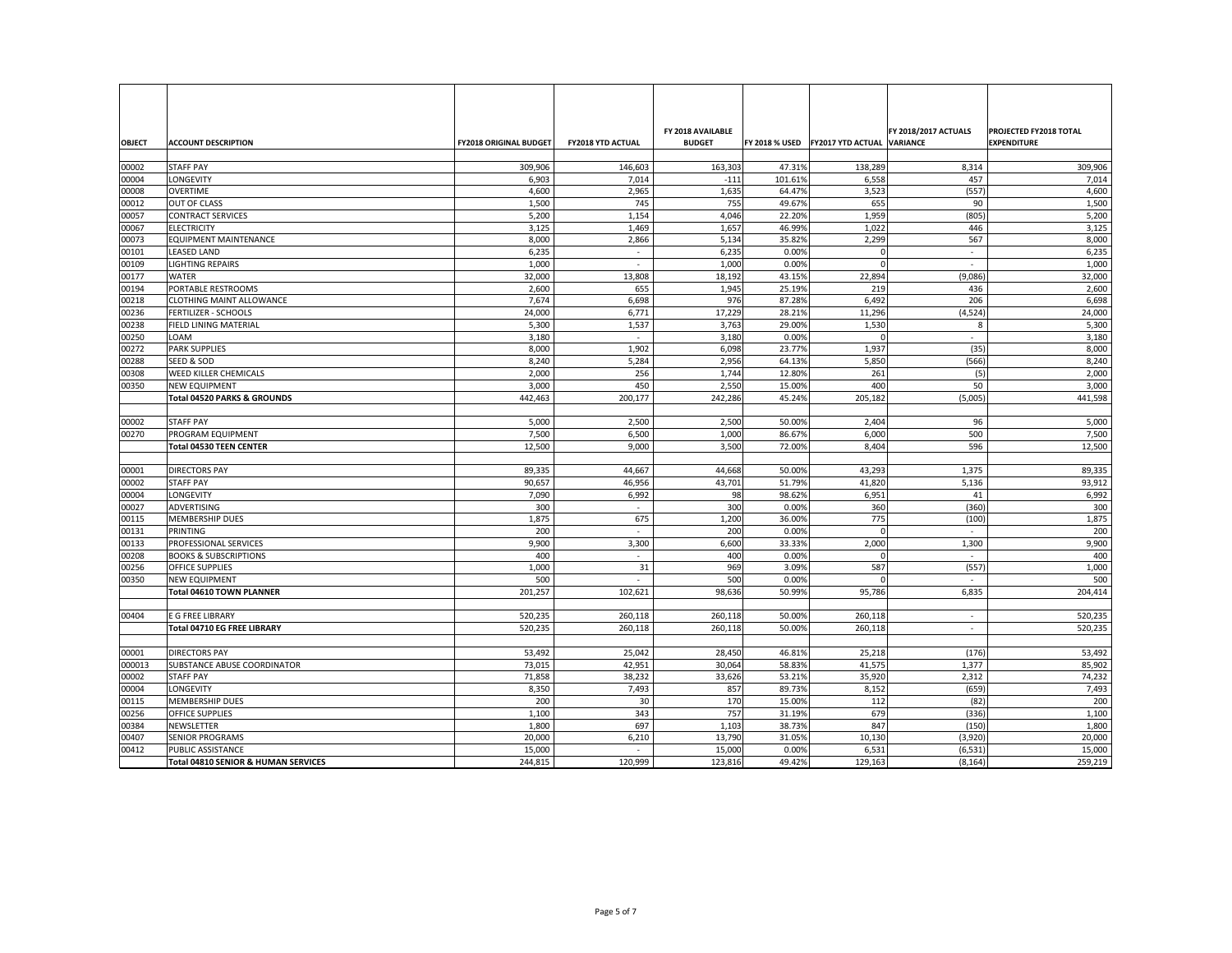|                |                                                  |                               |                          | FY 2018 AVAILABLE  |                  |                                           | <b>FY 2018/2017 ACTUALS</b> | <b>PROJECTED FY2018 TOTAL</b> |
|----------------|--------------------------------------------------|-------------------------------|--------------------------|--------------------|------------------|-------------------------------------------|-----------------------------|-------------------------------|
| <b>OBJECT</b>  | <b>ACCOUNT DESCRIPTION</b>                       | <b>FY2018 ORIGINAL BUDGET</b> | <b>FY2018 YTD ACTUAL</b> | <b>BUDGET</b>      |                  | FY 2018 % USED FY2017 YTD ACTUAL VARIANCE |                             | <b>EXPENDITURE</b>            |
| 00001          | <b>DIRECTOR'S PAY</b>                            | 102,642                       | 112,328                  | $-9,686$           | 109.44%          | 95,284                                    | 17,045                      | 162,328                       |
| 000017         | Non Fire                                         | 99,188                        | 46,451                   | 52,737             | 46.83%           | 31,079                                    | 15,372                      | 92,902                        |
| 00002          | <b>STAFF PAY</b>                                 | 2,263,080                     | 1,090,548                | 1,172,532          | 48.19%           | 1,019,135                                 | 71,413                      | 2,181,096                     |
| 00004          | <b>LONGEVITY</b>                                 | 147,701                       | 100,019                  | 47,682             | 67.72%           | 103,195                                   | (3, 176)                    | 147,701                       |
| 00008          | <b>OVERTIME</b>                                  | 550,000                       | 404,715                  | 145,285            | 73.58%           | 360,694                                   | 44,021                      | 809,430                       |
| 00009          | <b>HOLIDAY PAY</b>                               | 174,114                       | 103,198                  | 70,916             | 59.27%           | 84,602                                    | 18,596                      | 174,114                       |
| 00012          | OUT OF CLASS                                     | 750                           | 1,652                    | $-902$             | 220.26%          |                                           | 1,652                       | 3,000                         |
| 00022          | <b>COLLATERAL PAY</b>                            | 45,000                        | 10,419                   | 34,581             | 23.15%           | 17,928                                    | (7,509)                     | 45,000                        |
| 00024          | PHYSICAL ASSESSMENT                              | 5,000                         | $\overline{\phantom{a}}$ | 5,000              | 0.00%            | 4,114                                     | (4, 114)                    | 5,000                         |
| 00053          | <b>CONTINUING EDUCATION</b>                      | 24,000                        | 3,236                    | 20,764             | 13.48%           | 5,605                                     | (2, 369)                    | 24,000                        |
| 00056          | FIRE ALARM SCHOOL                                | 750                           |                          | 750                | 0.00%            |                                           | $\overline{\phantom{0}}$    | 750                           |
| 00073          | <b>EQUIPMENT MAINTENANCE</b>                     | 6,500                         | 1,099                    | 5,401              | 16.91%           | 1,840                                     | (741)                       | 6,500                         |
| 00086          | <b>RESCUE BILLING FEES</b>                       | 24,500                        | 8,632                    | 15,868             | 35.23%           | 12,037                                    | (3,405)                     | 24,500                        |
| 000865         | MISC EXPENSE                                     | 2,000                         | 3,620                    | $-1,620$           | 181.00%          | 1,283                                     | 2,337                       | 6,000                         |
| 00096          | PENSION COLA APPEAL                              | 22,650                        | $\overline{\phantom{a}}$ | 22,650             | 0.00%            | 3,400                                     | (3,400)                     | 22,650                        |
| 00115          | <b>MEMBERSHIP DUES</b>                           | 1,500                         | $\overline{\phantom{a}}$ | 1,500              | 0.00%            | 549                                       | (549)                       | 1,500                         |
| 00136          | <b>SERVICE AGREEMENTS</b>                        | 16,500                        | 11,221                   | 5,279              | 68.00%           | 10,809                                    | 412                         | 20,000                        |
| 00138          | <b>DISPATCH SERVICES</b>                         | 185,500                       | 91,440                   | 94,060             | 49.29%           | 77,875                                    | 13,565                      | 182,880                       |
| 00140          | <b>SCBA Repiars and Parts</b>                    | 3,500                         | 2,024                    | 1,476              | 57.84%           | 62                                        | 1,962                       | 3,500                         |
| 00196          | EYE EXAM                                         | 2,500                         | 500                      | 2,000              | 20.00%           | 204                                       | 296                         | 2,500                         |
| 00199          | <b>HYDRANT RENTALS</b>                           | 319,743                       | 156,152                  | 163,592            | 48.84%           | 120,115                                   | 36,037                      | 319,743                       |
| 00201          | Fire Prevention & Education                      | 3,500                         | 2,199                    | 1,301              | 62.83%           | 2,567                                     | (367)                       | 3,500                         |
| 00218          | <b>CLOTHING MAINT ALLOWANCE</b>                  | 71,200                        | 48,632                   | 22,568             | 68.30%           | 61,579                                    | (12, 947)                   | 71,200                        |
| 00219          | <b>TURN OUT GEAR</b><br><b>BUILDING SUPPLIES</b> | 17,000                        | 34,300<br>161            | $-17,300$<br>3,089 | 201.76%<br>4.96% | 3,358<br>686                              | 30,942                      | 24,300                        |
| 00231<br>00253 | <b>MEDICAL SUPPLIES</b>                          | 3,250<br>32,500               | 13,300                   | 19,200             | 40.92%           | 8,408                                     | (525)<br>4,892              | 3,250<br>32,500               |
| 00256          | <b>OFFICE SUPPLIES</b>                           | 9,000                         | 815                      | 8,185              | 9.06%            | 3,051                                     | (2, 236)                    | 9,000                         |
| 00259          | STATION OPERATING EXPENSE                        | 9,000                         | 2,906                    | 6,094              | 32.28%           | 1,495                                     | 1,410                       | 9,000                         |
| 00360          | <b>DIVE TEAM</b>                                 | 3,000                         | 1,074                    | 1,926              | 35.81%           | 2,557                                     | (1, 482)                    | 3,000                         |
| 00361          | <b>TRAINING AIDS</b>                             | 6,000                         | 10,000                   | $-4,000$           | 166.67%          | 5,234                                     | 4,766                       | 15,000                        |
| 00362          | <b>SCOTT AIR PACKS</b>                           | 4,800                         | 275                      | 4,525              | 5.73%            | 3,975                                     | (3,700)                     | 4,800                         |
| 00363          | <b>HOSE &amp; NOZZLES</b>                        | 7,500                         | 658                      | 6,842              | 8.77%            | 1,550                                     | (892)                       | 7,500                         |
|                | <b>Total 04910 FIRE DEPARTMENT</b>               | 4,163,868                     | 2,261,574                | 1,902,294          | 54.31%           | 2,044,269                                 | 217,305                     | 4,418,144                     |
|                |                                                  |                               |                          |                    |                  |                                           |                             |                               |
| 00426          | <b>EG CHAMBER OF COMMERCE</b>                    | 12,000                        | 15,000                   | $-3,000$           | 125.00%          | 15,000                                    | $\overline{\phantom{a}}$    | 15,000                        |
| 00427          | MAIN SREET ASSOCIATION                           | 5,500                         | 5,500                    |                    | 100.00%          | 5,000                                     | 500                         | 5,500                         |
| 00446          | SUMMER'S END                                     | 6,500                         | $\overline{\phantom{a}}$ | 6,500              | 0.00%            |                                           | $\overline{\phantom{a}}$    | 6,500                         |
| 00447          | ODEUM                                            | 3,000                         | 3,000                    |                    | 100.00%          | 2,000                                     | 1,000                       | 3,000                         |
| 00452          | <b>Historic Cemetary Commission</b>              | 2,000                         | 2,000                    |                    | 100.00%          | 2,000                                     |                             | 2,000                         |
|                | <b>Total 05010 GRANTS &amp; CONTRIBUTIONS</b>    | 29,000                        | 25,500                   | 3,500              | 87.93%           | 24,000                                    | 1,500                       | 32,000                        |
|                |                                                  |                               |                          |                    |                  |                                           |                             |                               |